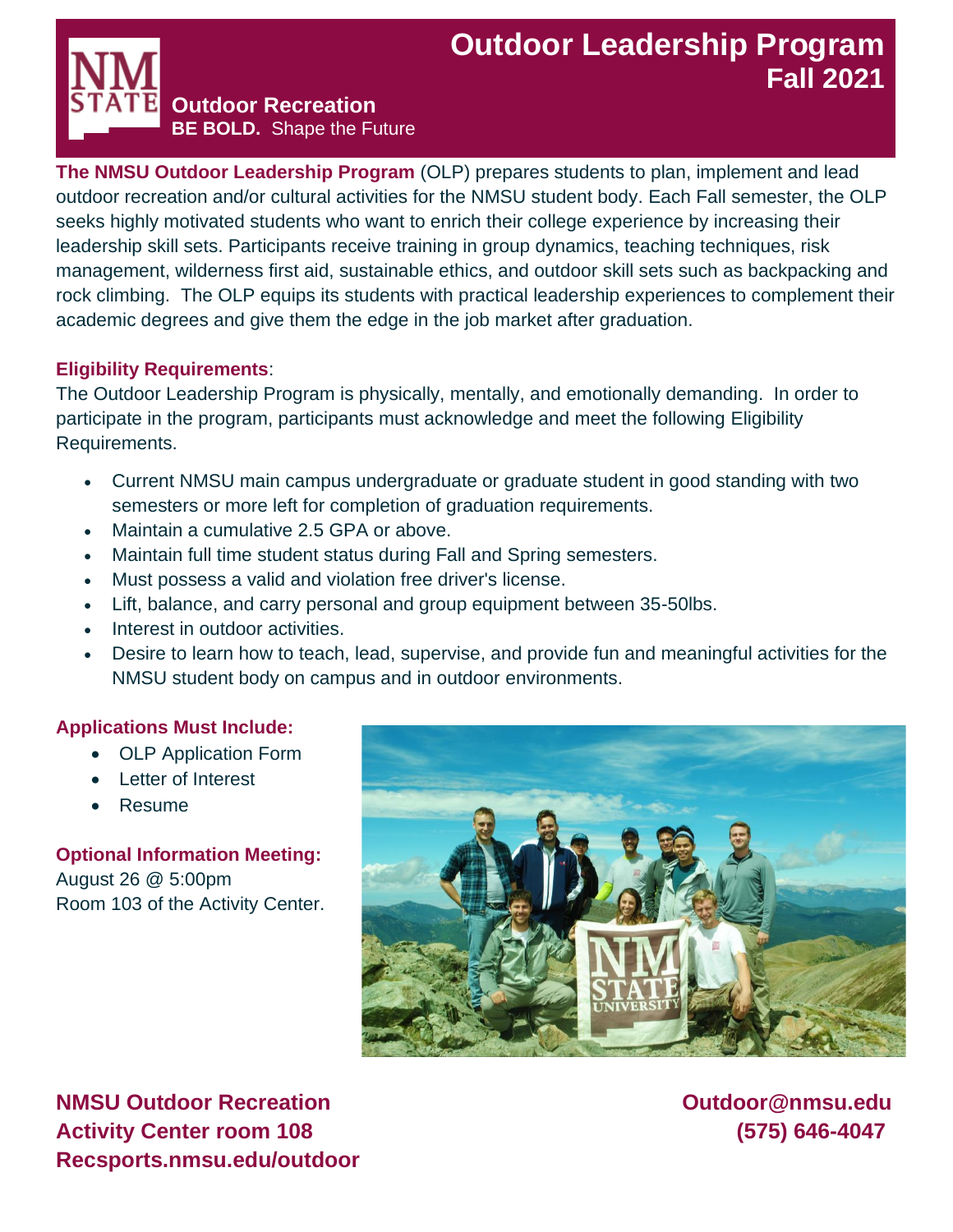#### **Training Structure**

All selected applicants enter the Outdoor Leadership Program as a Technician, and all program members must attend a **mandatory** Orientation Trip scheduled for **September 11th-12th, 2021**. **At a minimum**, all Technicians must complete the following requirements prior to becoming a lead facilitator and leading trips on their own:

• Wilderness and Remote First Aid and Adult CPR/AED

**Outdoor Recreation**

**BE BOLD.** Shape the Future

- NMSU Defensive Driving
- Leadership and Facilitation Class
- Successfully design and implement an outdoor trip as a Lead Facilitator

Those interested in leading backpacking or climbing trips will have to attend additional skill specific trainings.

**All Trainings** are conducted during the weekends with the exception of Defensive Driving. Program participants have the option of completing their required trainings through the duration of multiple semesters. All trainings are held each semester so students can plan accordingly. Accepted applicants must actively participate in the trainings and program meetings each semester to remain in the program.

#### **Benefits of the Outdoor Leadership Program**

**Community:** Becoming a trip leader is becoming part of a family. Leaders run trips together, work, hang out, and have fun together.

**Discovery:** Trip leaders have an opportunity to introduce students to the great outdoors, bringing people where they have never been before and see their discovery. You'll help people push boundaries, feel better about themselves, and find new and healthy ways to have fun.

**Education:** Your technical and interpersonal will develop through trainings and your proficiency at leading others will increase

**Leadership:** Leading trips provides tons of practical real-world experience that will benefit any career path. It develops self-confidence, leadership, logistics and communication skills, teaching skills, and problem solving. Every trip can teach you something new about yourself and how you work with others.

**Purchases/Rentals/Employment:** As an OLP member, you receive free rentals from our Outdoor Center, and a 30% discount on purchases.

**NMSU Outdoor Recreation Construction Current Construction Current Current Current Current Current Current Current Current Current Current Current Current Current Current Current Current Current Current Current Current Cur Activity Center room 108 (575) 646-4047 Recsports.nmsu.edu/outdoor**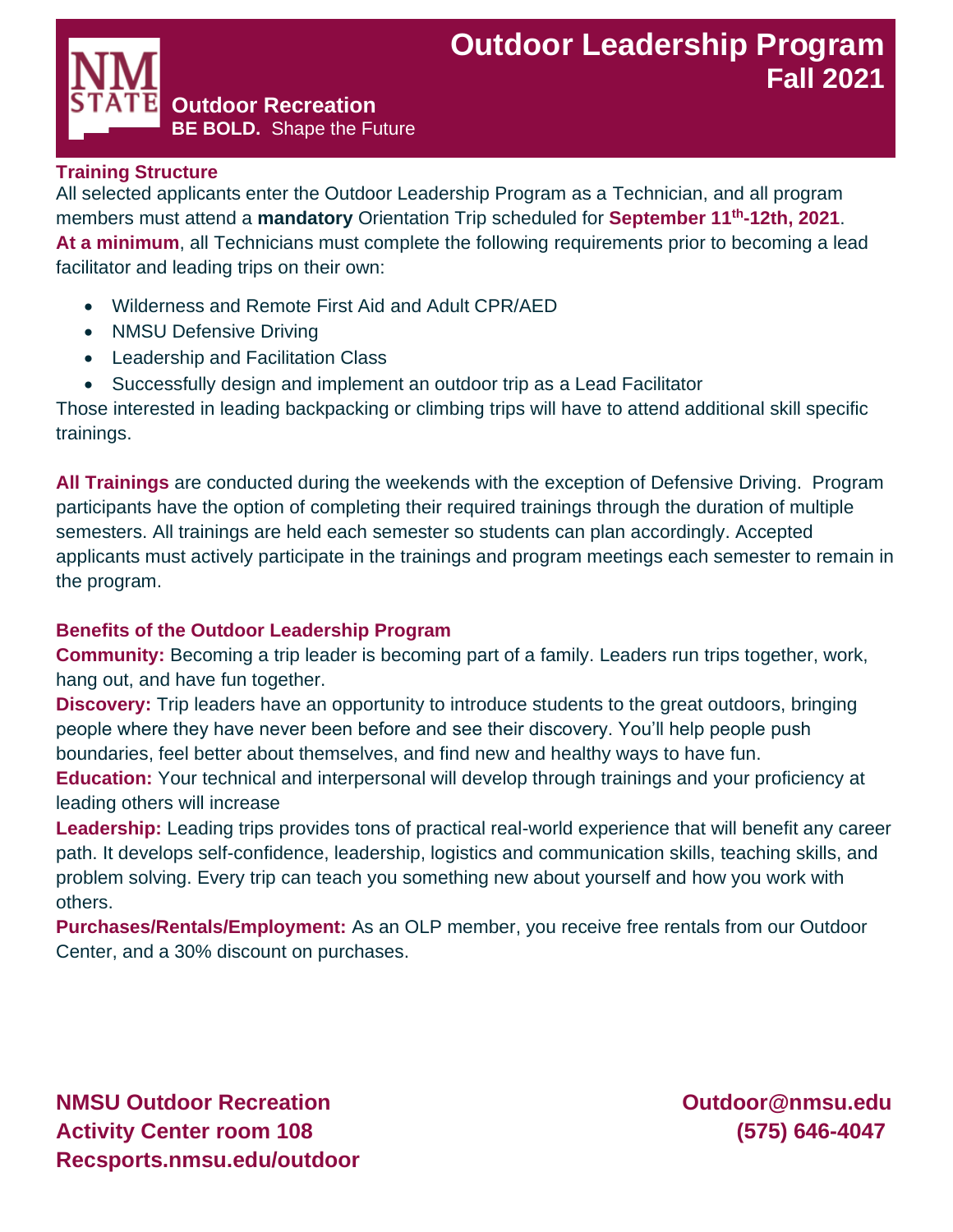

# **Outdoor Leadership Program Fall 2021**

**Outdoor Recreation BE BOLD.** Shape the Future

Please submit the following documents with this application form by **August 29th, 2021,** to Kenneth Coppedge in room 103 of the Activity Center or to [coppedge@nmsu.edu.](mailto:coppedge@nmsu.edu) Applicants may also apply through the opening in the Handshake application.

- **Cover Letter**
- Resume
- Students will be contacted for an interview

# **Applicant Information**

|                  |  | Name: Name: Name: Name: Name: Name: Name: Name: Name: Name: Name: Name: Name: Name: Name: Name: Name: Name: Name: Name: Name: Name: Name: Name: Name: Name: Name: Name: Name: Name: Name: Name: Name: Name: Name: Name: Name:                                                                                                                                                                               |  |
|------------------|--|-------------------------------------------------------------------------------------------------------------------------------------------------------------------------------------------------------------------------------------------------------------------------------------------------------------------------------------------------------------------------------------------------------------|--|
|                  |  |                                                                                                                                                                                                                                                                                                                                                                                                             |  |
|                  |  |                                                                                                                                                                                                                                                                                                                                                                                                             |  |
|                  |  |                                                                                                                                                                                                                                                                                                                                                                                                             |  |
| <b>Education</b> |  |                                                                                                                                                                                                                                                                                                                                                                                                             |  |
|                  |  | Year in School: _______________________________ Expected Graduation Date: __________________________                                                                                                                                                                                                                                                                                                        |  |
|                  |  |                                                                                                                                                                                                                                                                                                                                                                                                             |  |
|                  |  | <b>Current Certifications, Experience, or Relevant Coursework</b>                                                                                                                                                                                                                                                                                                                                           |  |
|                  |  | $\begin{array}{c c c c c} \hline \textbf{2.} & \textbf{3.} & \textbf{1.} & \textbf{1.} & \textbf{1.} \\ \hline \textbf{3.} & \textbf{1.} & \textbf{1.} & \textbf{1.} & \textbf{1.} & \textbf{1.} \\ \hline \textbf{4.} & \textbf{1.} & \textbf{1.} & \textbf{1.} & \textbf{1.} & \textbf{1.} & \textbf{1.} \\ \hline \textbf{5.} & \textbf{1.} & \textbf{1.} & \textbf{1.} & \textbf{1.} & \textbf{1.} & \$ |  |
|                  |  |                                                                                                                                                                                                                                                                                                                                                                                                             |  |
|                  |  | $\overline{a}$                                                                                                                                                                                                                                                                                                                                                                                              |  |
|                  |  |                                                                                                                                                                                                                                                                                                                                                                                                             |  |
|                  |  |                                                                                                                                                                                                                                                                                                                                                                                                             |  |
|                  |  |                                                                                                                                                                                                                                                                                                                                                                                                             |  |